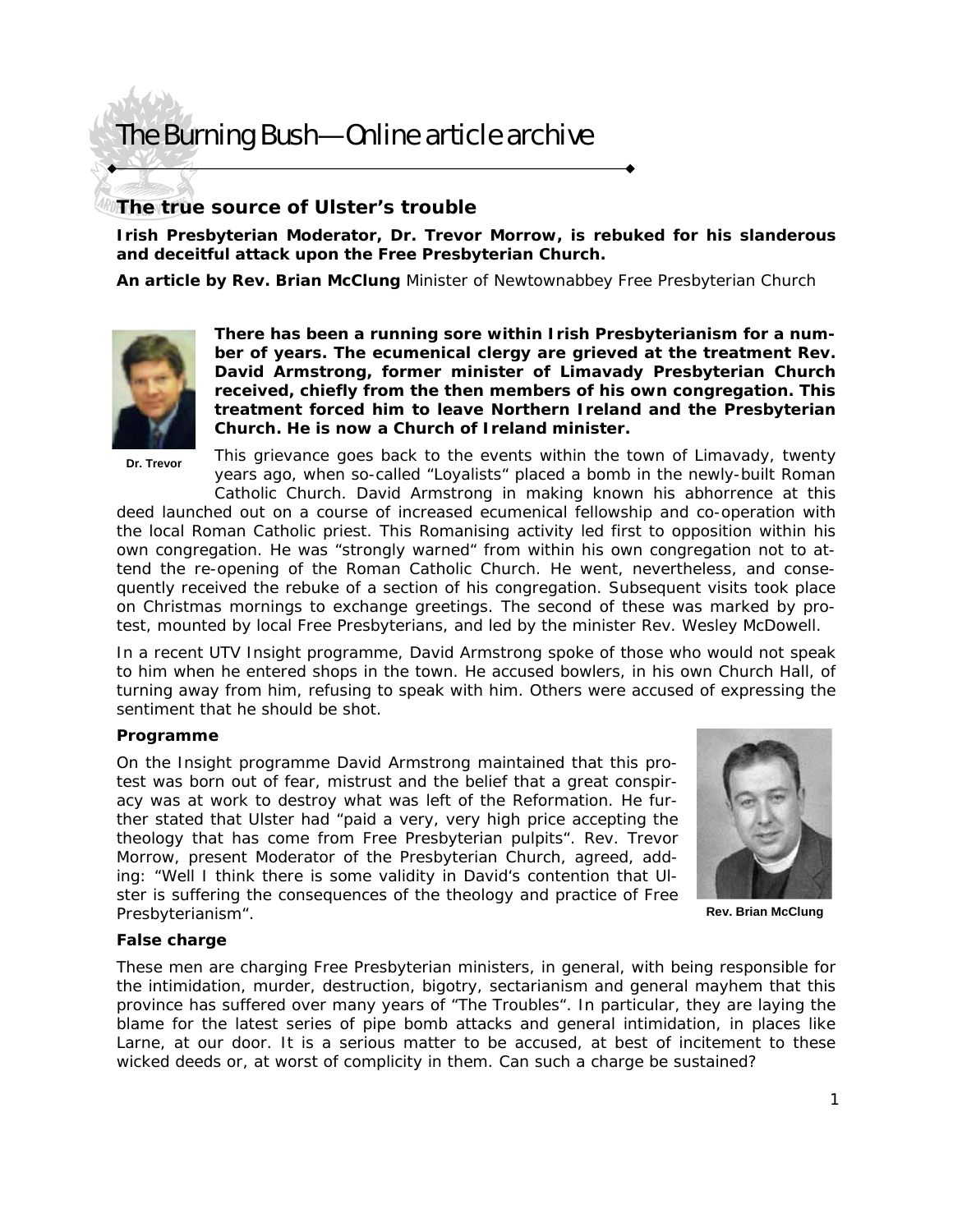# The Burning Bush—Online article archive

Such a charge would immediately remind us of similar words addressed by the wicked king Ahab to the godly prophet Elijah: *Art thou he that troubleth Israel?* 1 Kings 18:17. Ahab resented the rebuke of Elijah. Ahab would have preferred there to be no voice raised in opposition against him. He desired to continue on his sinful course free from any voice of opposition being raised, warning the people that he was actually responsible for the trouble that Israel faced. Unable to escape this rebuke, and employing inverted logic, he accuses the godly prophet of being the troubler of Israel.

Revs. Armstrong and Morrow, unable and unwilling to face up to the errors of apostate Protestantism, Ecumenism and Romanism, use the same logic to accuse Free Presbyterian ministers. For it is in these evils that the true cause of Ulster's troubles can be found.

## **Departure from God**

It is departure from God and His Word that brings trouble upon a nation. Elijah reminded Ahab that he was the cause of Israel's troubles because he had forsaken the Lord and served Baalim. I have not troubled Israel; but thou, and thy father's house, in that ye have forsaken the commandments of the LORD, and thou hast followed Baalim, 1 Kings 18:18. If anyone is to be charged with "The Troubles" then it is the promoters of false religion who fill the land. It is their harvest Ulster is reaping. Trouble always comes with forsaking the truth of God. Israel were warned as a nation what the end of compromise with sin and the world would bring. Lev 26:14-17 states: *But if ye will not hearken unto me, and will not do all these commandments; I also will do this unto you; ..... I will even appoint over you ter*ror ...... I will set my face against you, and ye shall be slain before your enemies: they that *hate you shall reign over you....* If anything sums up our present situation in this land it is these words. We have experienced terror. They that have hated us, and have slain the inhabitants of this land, now sit in government ruling over us, and all because of a refusal to obey the Word of God.

### **Not of God**

Ecumenism is not of God. It is energised by another spirit. It is of the same spirit that will one day bring together the amalgamation of false religion and make it "the cage of every unclean bird". There is to be no fellowship with the unfruitful works of darkness. There is to be a reproving and an avoiding of those who follow this course. Revs. Morrow and Armstrong have done neither. These men did not speak out against the Church of Rome, which has spawned, succoured and encouraged Republican terrorists these many years. To have done so would not be good, of course, for ecumenical relations with the Archbishop or Cardinal of the Roman Catholic church!

### **Ordination vows**

Romanism is not agreeable to the Word of God. Both these ministers swore at their ordination to the ministry of the Presbyterian Church that they believed the Westminster Confession of Faith. It states in ch 25 section 6: There is no other head of the church but the Lord Jesus Christ: nor can the Pope of Rome in any sense be head thereof; but is that Antichrist, that man of sin and son of perdition, that exalteth himself in the church against Christ and all that is called God. If this is so, then how can they justify fellowship with this system of religion which gives full and utter submission to the man they called an antichrist at their ordination? They are either being dishonest or else perjurers, having sworn